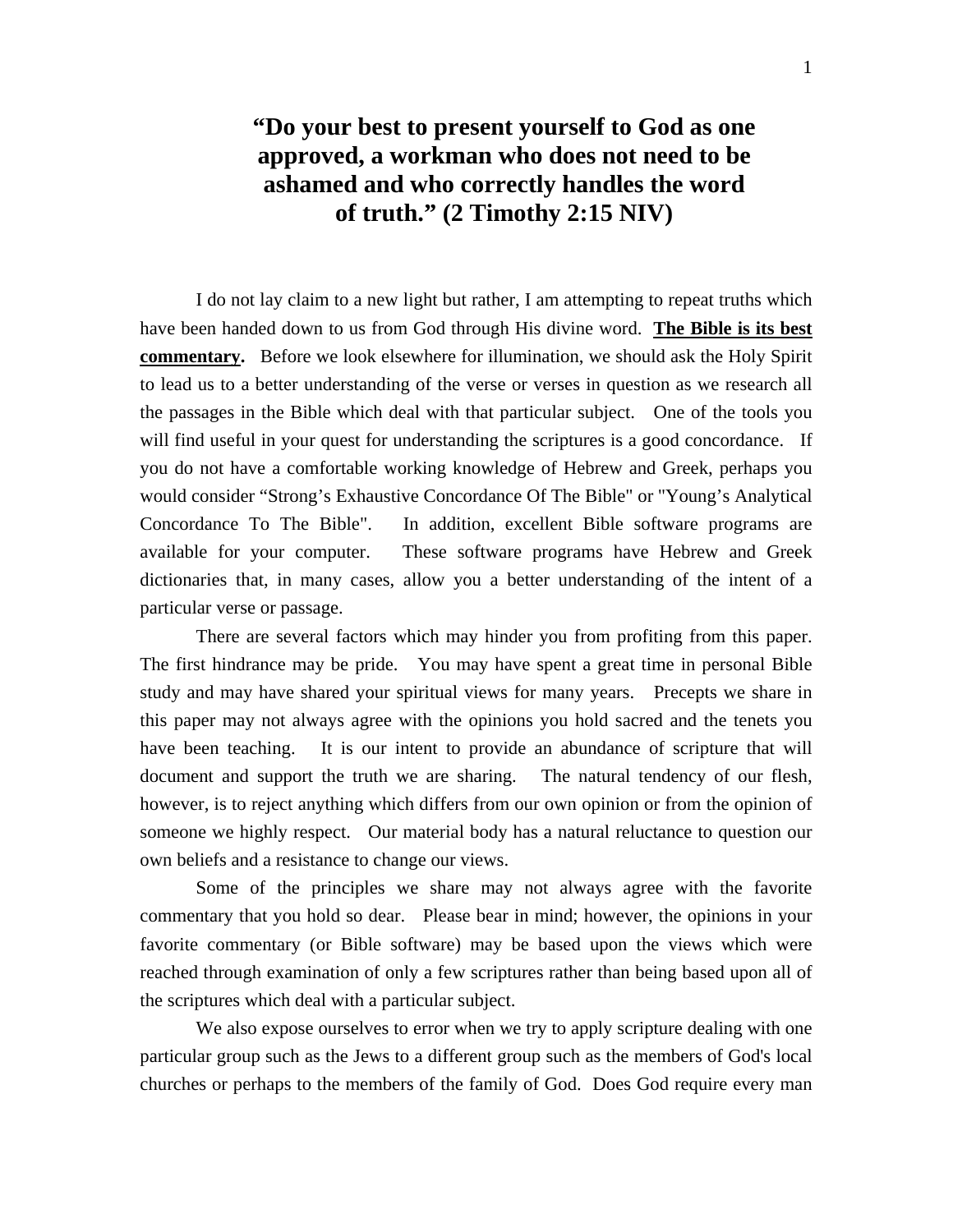who is a member of the family of God today to be circumcised? It is certainly a command in the Bible but it applied only to the Hebrew Theocracy. There is authority and there are promises given to God's local churches that were not given to all the members of the family of God. Did God give every member of His family the authority to baptize those they lead to Christ (whether the soul winner is a member of a local church or not) or was that authority given to His local churches? If an applicant told your church they had been baptized in a swimming pool by a soul winner who had never been a member of a local church, would your church recognize that baptism and register their name as a member of your church? I suspect you would insist that applicant be baptized by the authority of your church before their name was registered as a member. There is authority and there are promises given to God's local churches that were not given to all the members of the family of God. It is important that we be aware of who is being addressed since not all instructions were given to all people.

## The Ten Virgins – Mathew 25:1-14

At the beginning of Matthew chapter 24, the disciples of Jesus were bragging about the beauty of Herod's temple. Jesus states that there will be a day when every stone will be torn down and not stone will be left upon another. The disciples waited until they got Him alone at the Mount of Olives and asked Him three questions.

1-When will all the stones be torn down?

2-What shall be the sign of thy coming?

3-What shall be the signs of the end of the world?

For the rest of chapters 24 and 25, Jesus answers those three questions. In Matthew 24:44-51, He urges everyone to be ready for His return.

#### *Matthew 24*

*44So you also must be ready, because the Son of Man will come at an hour when you do not expect him.* 

*45"Who then is the faithful and wise servant, whom the master has put in charge of the servants in his household to give them their food at the proper time? 46It will be good for that servant whose master finds him doing so when he returns. 47I tell you the truth, he*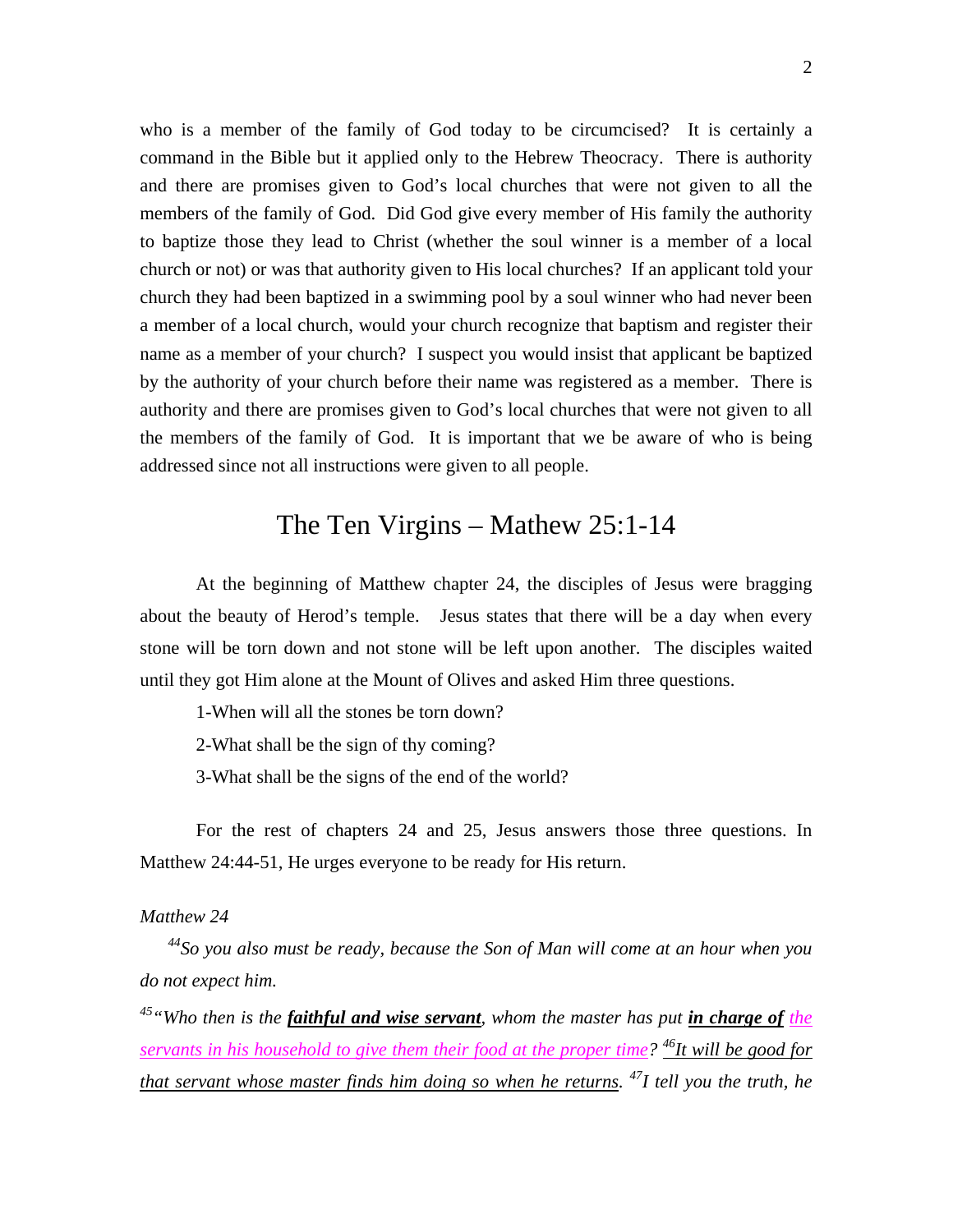*will put him in charge of all his possessions. 48But suppose that servant is wicked and says to himself, 'My master is staying away a long time,' 49and he then begins to beat his fellow servants and to eat and drink with drunkards. 50The master of that servant will come on a day when he does not expect him and at an hour he is not aware of.* <sup>51</sup>He will *cut him to pieces and assign him a place with the hypocrites, where there will be weeping and gnashing of teeth.* 

As we begin the next chapter, Jesus is still speaking of being ready when He returns to get His Father's children

#### *Matthew 25*

<sup>1</sup> "At that time the kingdom of heaven will be like ten virgins who took their lamps *and went out to meet the bridegroom. <sup>2</sup> Five of them were foolish and five were wise. <sup>3</sup> The foolish ones took their lamps but did not take any oil with them. <sup>4</sup> The wise, however, took oil in jars along with their lamps. <sup>5</sup> The bridegroom was a long time in coming, and they all became drowsy and fell asleep.* 

*6 "At midnight the cry rang out: 'Here's the bridegroom! Come out to meet him!'* 

*7 "Then all the virgins woke up and trimmed their lamps. <sup>8</sup> The foolish ones said to the wise, 'Give us some of your oil; our lamps are going out.'* 

<sup>9</sup> "'No,' they replied, 'there may not be enough for both us and you. Instead, go to *those who sell oil and buy some for yourselves.'* 

*10"But while they were on their way to buy the oil, the bridegroom arrived. The virgins who were ready went in with him to the wedding banquet. And the door was shut.* 

*11"Later the others also came. 'Sir! Sir!' they said. 'Open the door for us!'* 

*12"But he replied, 'I tell you the truth, I don't know you.'* 

*13"Therefore keep watch, because you do not know the day or the hour.* 

#### *Revelation 4*

<sup>1</sup>After this I looked, and there before me was a door standing open in heaven. And the *voice I had first heard speaking to me like a trumpet said, "Come up here, and I will*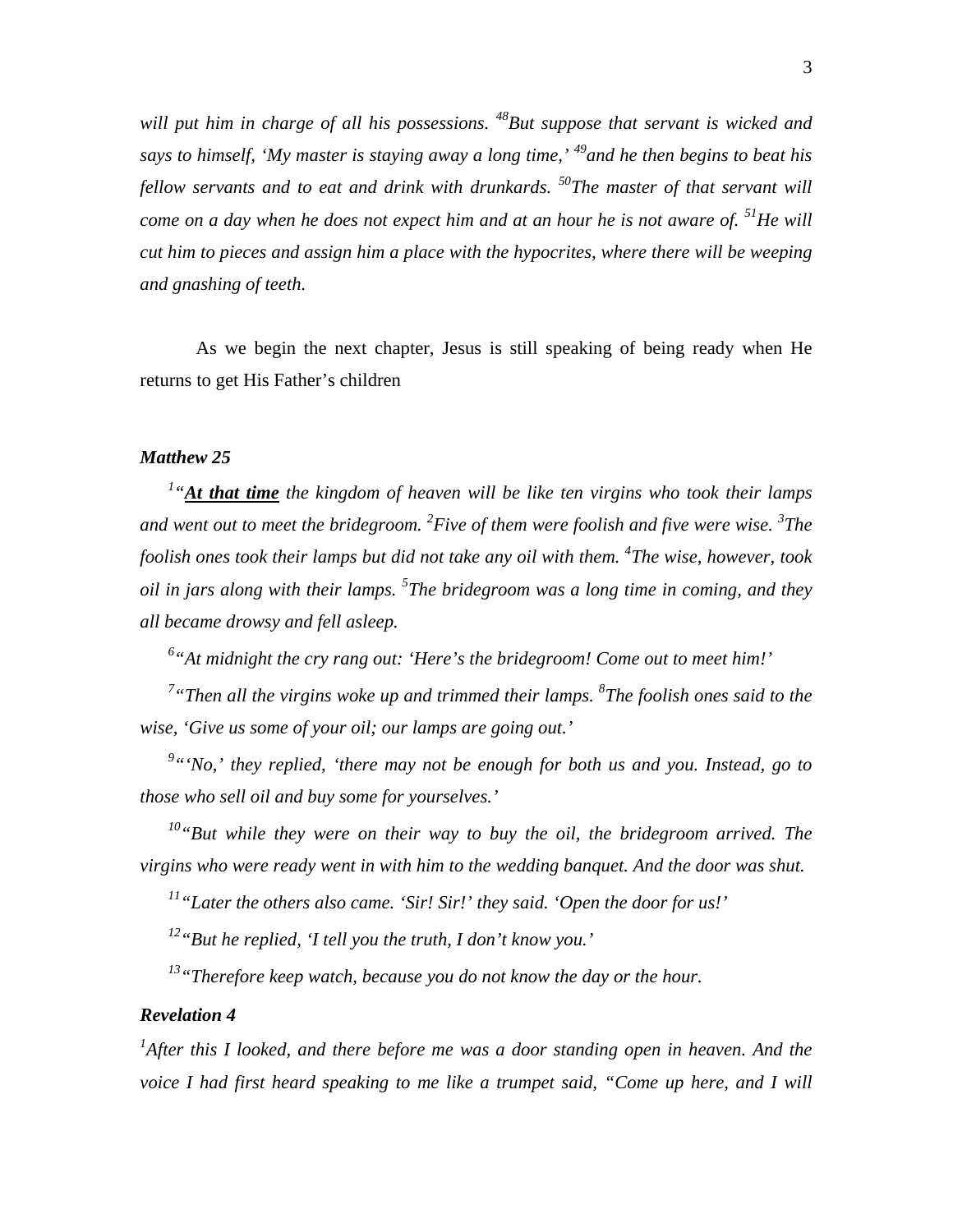*show you what must take place after this." <sup>2</sup> At once I was in the Spirit, and there before me was a throne in heaven with someone sitting on it.* 

#### **PLEASE NOTE:**

If the bride at a Jewish wedding was a widow, the celebration or marriage supper lasted 3 days.

If the bride at a Jewish wedding was a virgin, the celebration lasted  $\overline{7}$  days.

In Matthew 22:1-14, Jesus told us some of the facts about the Marriage Supper of the Lamb that will take place in the Third Heaven during the seven years of tribulation on this earth (Revelation 19:7-9).

## NOTE – Five people or groups are mentioned in Matthew 22:1-14.

1 – The first person I call your attention to is the bridegroom, Jesus Christ.

#### *John 3*

*26They came to John and said to him, "Rabbi, that man who was with you on the other side of the Jordan—the one you testified about—well, he is baptizing, and everyone is going to him."* 

*27To this John replied, "A man can receive only what is given him from heaven. 28You yourselves can testify that I said, 'I am not the Christ but am sent ahead of him.'* <sup>29</sup>The *bride belongs to the bridegroom. The friend who attends the bridegroom waits and listens for him, and is full of joy when he hears the bridegroom's voice. That joy is mine, and it is now complete. 30He must become greater; I must become less.*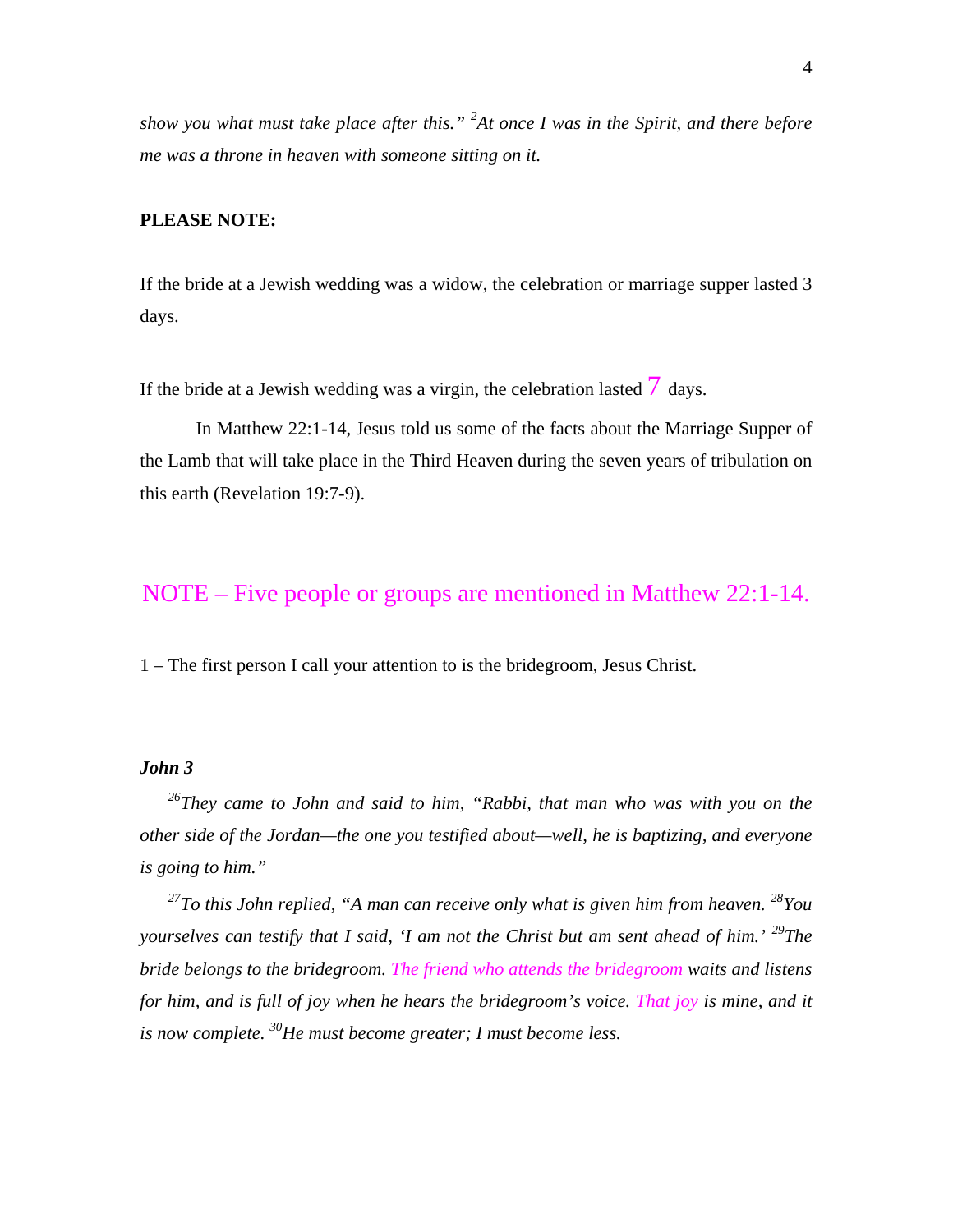John the Baptist, by his own testimony above, said that *he was a friend of the bridegroom, not a member of the Bride.* That would make him an invited guest, not part of the Bride.

#### *Matthew 11*

*1 After Jesus had finished instructing his twelve disciples, he went on from there to teach and preach in the towns of Galilee.* 

<sup>2</sup>When John heard in prison what Christ was doing, he sent his disciples <sup>3</sup> to ask him, *"Are you the one who was to come, or should we expect someone else?"* 

*4 Jesus replied, "Go back and report to John what you hear and see: <sup>5</sup> The blind receive sight, the lame walk, those who have leprosy are cured, the deaf hear, the dead are raised, and the good news is preached to the poor. <sup>6</sup> Blessed is the man who does not fall away on account of me."* 

*7 As John's disciples were leaving, Jesus began to speak to the crowd about John: "What did you go out into the desert to see? A reed swayed by the wind? <sup>8</sup> If not, what did you go out to see? A man dressed in fine clothes? No, those who wear fine clothes are in kings' palaces. <sup>9</sup> Then what did you go out to see? A prophet? Yes, I tell you, and more than a prophet. 10This is the one about whom it is written:* 

 *"'I will send my messenger ahead of you,* 

 *who will prepare your way before you.'* 

*11I tell you the truth: Among those born of women there has not risen anyone greater than John the Baptist; yet he who is least in the kingdom of heaven is greater than he. 12From the days of John the Baptist until now, the kingdom of heaven has been forcefully advancing, and forceful men lay hold of it.* 

What was the kingdom that John the Baptist was not a member of? If it was the kingdom of the saved (the family of God), Jesus was saying that John the Baptist was not saved. On the other hand, if Jesus was saying that John the Baptist was a member of the wedding guests rather than a member of the Bride, it would agree with the rest of the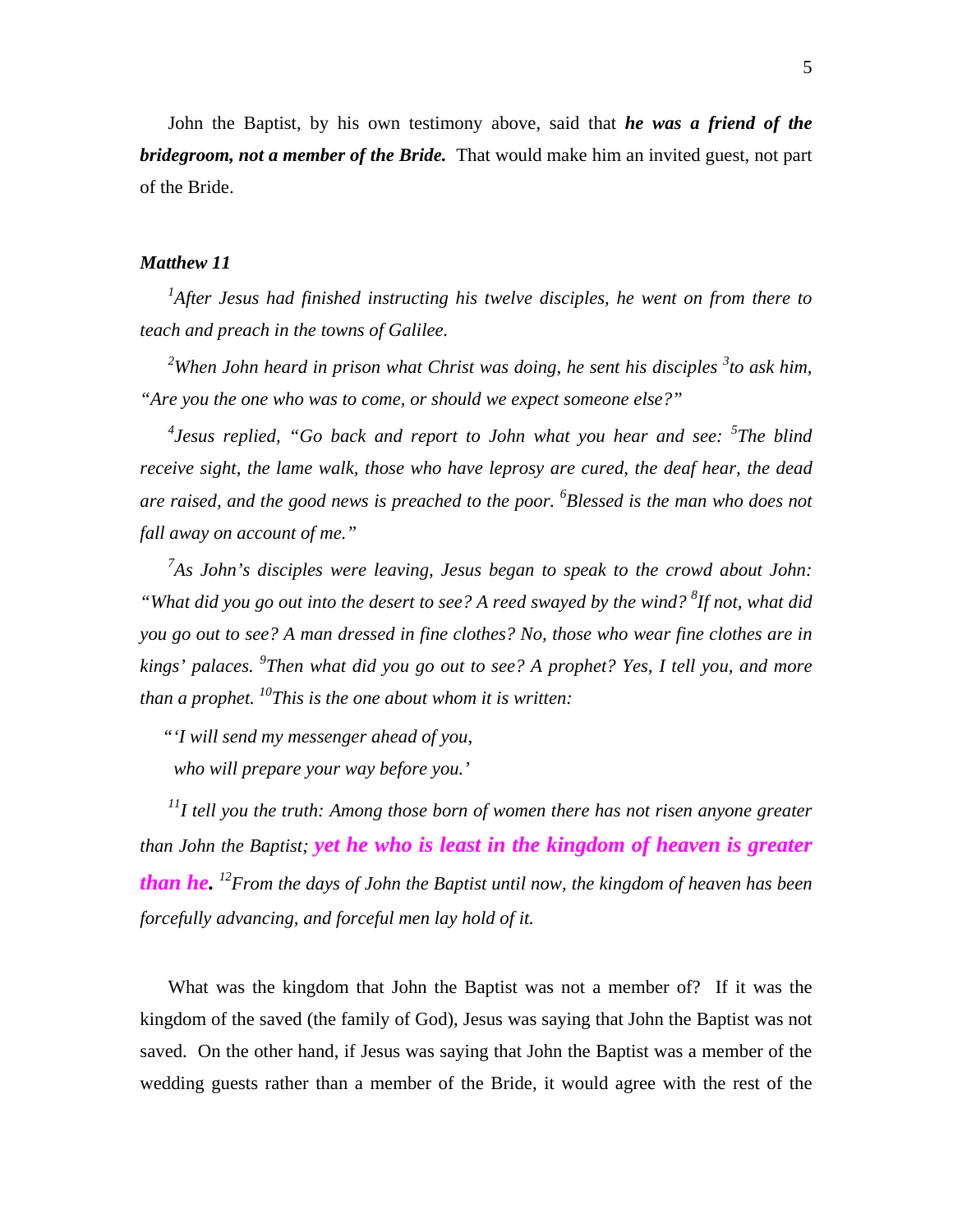scriptures including Revelation 21. In Revelation 21 we learn that there will be people living outside the Holy City Jerusalem on the New Earth. They will **enter into** the city to worship the Lord through the 12 gates. Who are those living outside the city on the New Earth? They certainly were not the lost. They will be the friends of the Bridegroom- the wedding guests.

### NOTE – Five people or groups are mentioned in Matthew 22:1-14.

2 – The second ones I call your attention to in Matthew 22:1-14 are the friends of the Bridegroom-the wedding guests.

 Part of that group will be those who were saved up until the organization of the church in Jerusalem. The other part of that group will be those who have been saved since the organization of the church in Jerusalem, but have never answered the call to be a member of one of the local New Testament churches. They never had scriptural baptism.

#### *Revelation 21*

*9 One of the seven angels who had the seven bowls full of the seven last plagues came and said to me, "Come, I will show you the bride, the wife of the Lamb."* <sup>10</sup>And he *carried me away in the Spirit to a mountain great and high, and showed me the Holy City, Jerusalem, coming down out of heaven from God….* 

*22I did not see a temple in the city, because the Lord God Almighty and the Lamb are its temple. 23The city does not need the sun or the moon to shine on it, for the glory of God gives it light, and the Lamb is its lamp. 24The nations will walk by its light, and the kings of the earth will bring their splendor into it. 25On no day will its gates ever be shut, for there will be no night there. 26The glory and honor of the nations will be brought into it. 27Nothing impure will ever enter it, nor will anyone who does what is shameful or deceitful, but only those whose names are written in the Lamb's book of life.* 

Again, I would like to point out that in Revelation 21 we learn that there will be people living outside the Holy City Jerusalem on the New Earth. They will **enter into**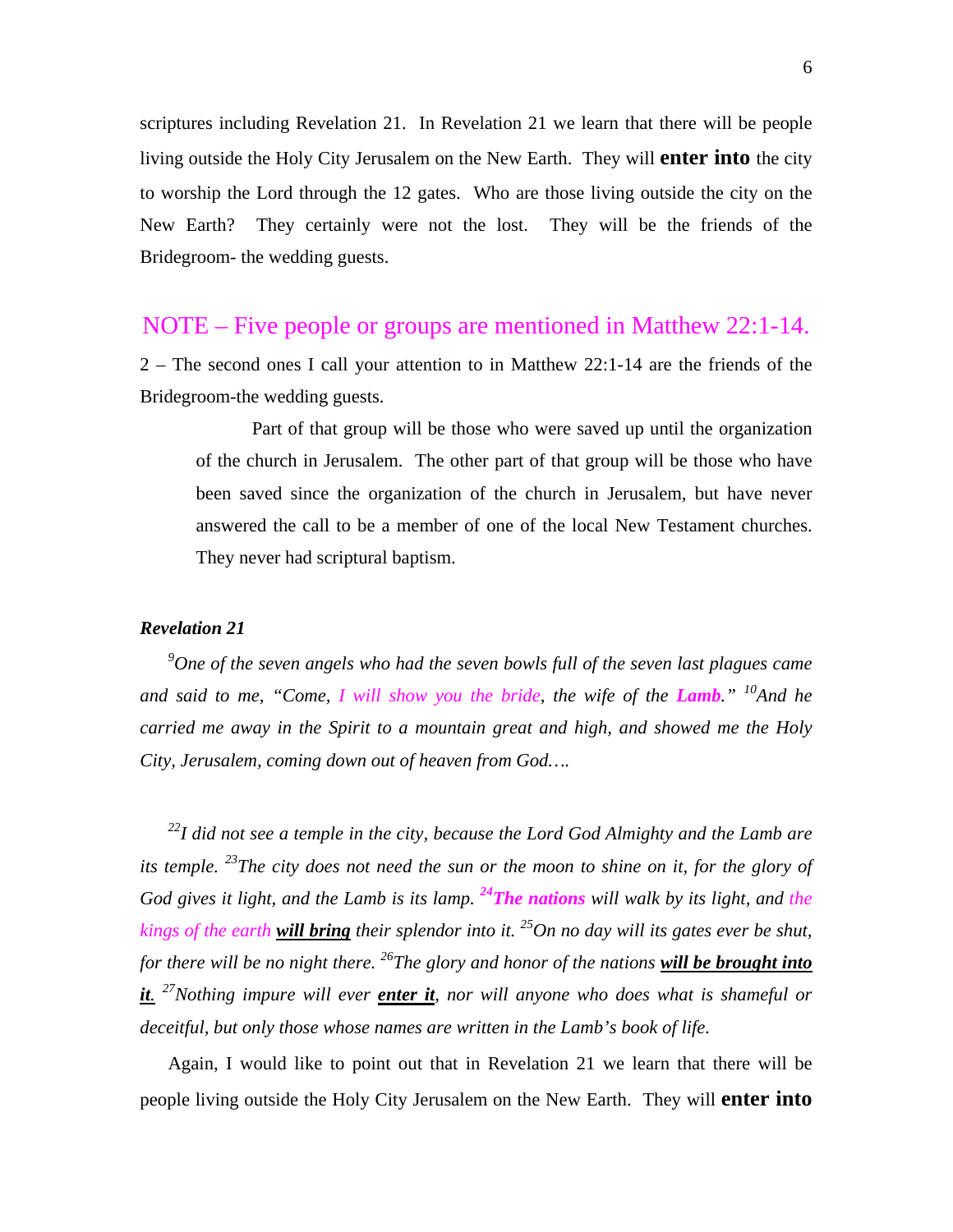the city to worship the Lord through the 12 gates. Who are those living outside the city on the New Earth? They certainly were not the lost. They will be the friends of the Bridegroom- the wedding guests.

## NOTE – Five people or groups are mentioned in Matthew 22:1-14.

3 – The third ones I call your attention to in Matthew 22:1-14 are the Bride – those who have scriptural baptism and are members of one of God's scriptural churches...

#### *John 14*

<sup>1</sup>"Do not let your hearts be troubled. Trust in God; trust also in me. <sup>2</sup>In my Father's *house are many rooms; if it were not so, I would have told you. I am going there to prepare a place for you. <sup>3</sup> And if I go and prepare a place for you, I will come back and take you to be with me that you also may be where I am.* 

You may read the  $13<sup>th</sup>$  chapter of John to see that Jesus Christ waited until He had His disciples (the local church in Jerusalem) alone to make that promise in John 14:1-3. Jesus was telling them that although His Father had many dwelling places, He was going to prepare a special place for them to dwell in so that they (His Bride) would dwell together with Him through eternity. The only scriptures that speak of a prepared place is Revelation 21 where it describes the Holy City Jerusalem.

The disciples of John the Baptist were just as saved as we are. They had repented of their sins and had asked that the Messiah pay their sin debt just as we did. Not all of the disciples of John the Baptist came to Jesus when He called to them. If you know of any scripture where Jesus promised the disciples who remained with John the Baptist that He was going to prepare a special place for them, please consider it your duty to share it with me.

#### *Revelation 21*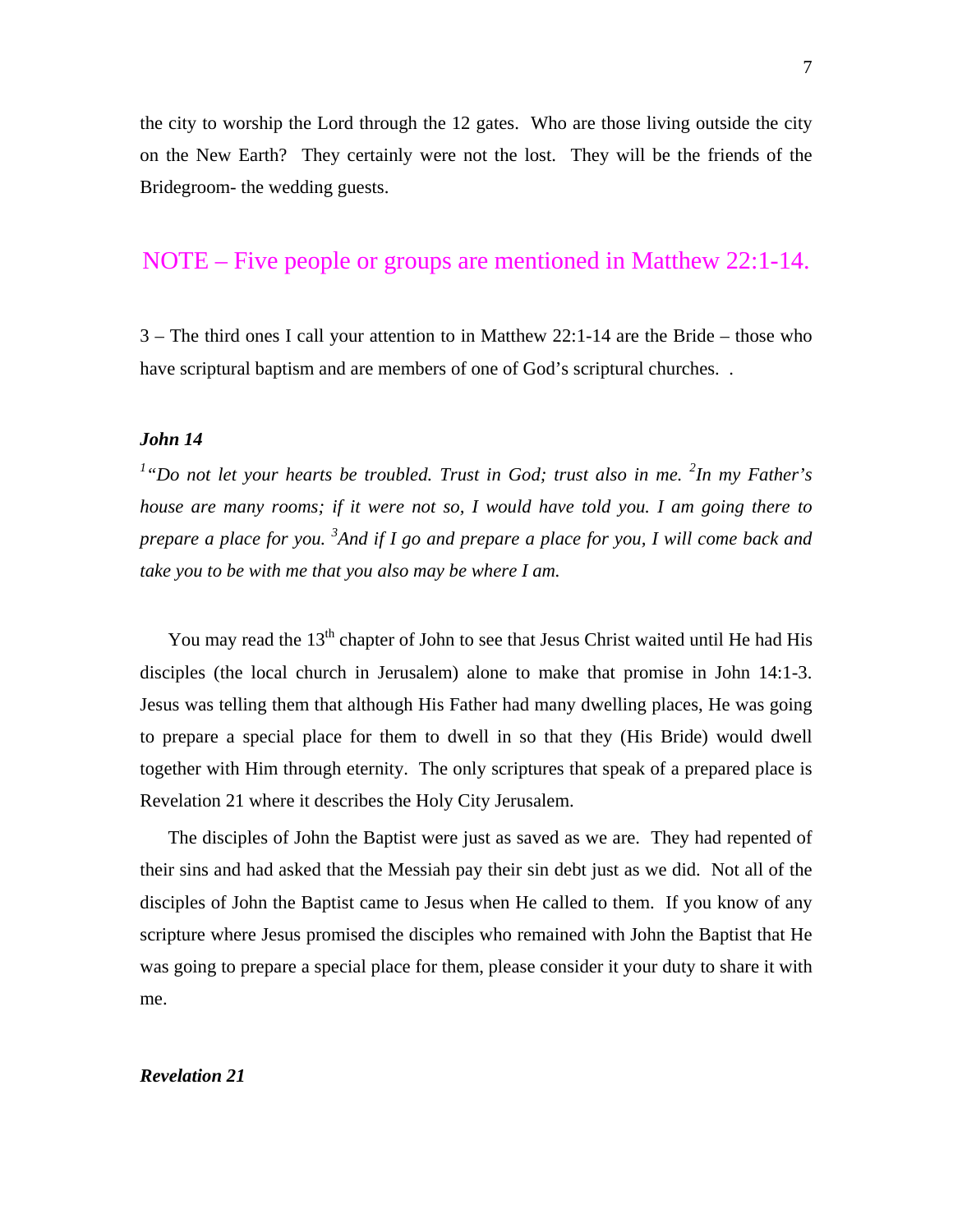*9 One of the seven angels who had the seven bowls full of the seven last plagues came and said to me, "Come, I will show you the bride, the wife of the Lamb."* <sup>10</sup>And he *carried me away in the Spirit to a mountain great and high, and showed me the Holy City, Jerusalem, coming down out of heaven from God, prepared….* 

IN MATTHEW 25:1-10, IT IS UNDERSTOOD THAT THE BRIDE WILL BE INSIDE WHEN THE DOORS ARE SHUT AT THE WEDDING FEAST. PLEASE NOTE, HOWEVER, THAT MATTHEW 25:1-10 DOES NOT DEAL WITH THE BRIDE BUT TEACHES US ABOUT THE WEDDING GUESTS AND ABOUT THOSE WHO WILL MISS THE WEDDING FEAST BECAUSE THEY WILL NOT BE PROPERLY PREPARED.

#### *Matthew 25*

*1 "At that time the kingdom of heaven will be like ten virgins who took their lamps and*  went out to meet the bridegroom. <sup>2</sup> Five of them were foolish and five were wise. <sup>3</sup> The *foolish ones took their lamps but did not take any oil with them. <sup>4</sup> The wise, however, took oil in jars along with their lamps. <sup>5</sup> The bridegroom was a long time in coming, and they all became drowsy and fell asleep.* 

*6 "At midnight the cry rang out: 'Here's the bridegroom! Come out to meet him!'* 

*7 "Then all the virgins woke up and trimmed their lamps. <sup>8</sup> The foolish ones said to the wise, 'Give us some of your oil; our lamps are going out.'* 

<sup>9</sup> "'No,' they replied, 'there may not be enough for both us and you. Instead, go to *those who sell oil and buy some for yourselves.'* 

*10"But while they were on their way to buy the oil, the bridegroom arrived. The virgins who were ready went in with him to the wedding banquet. And the door was shut.* 

Two groups are mentioned in Matthew 25:1-10.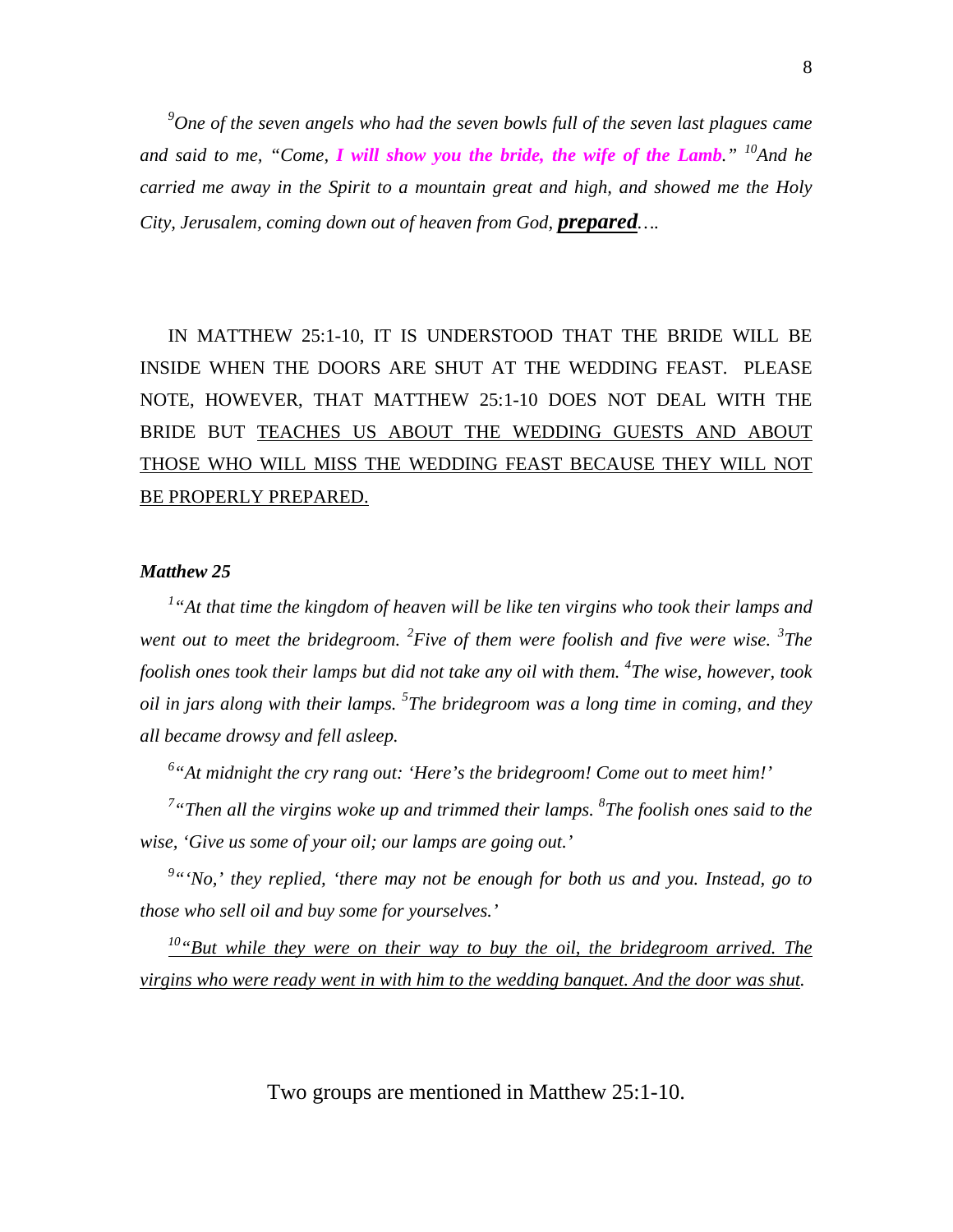$1<sup>st</sup>$  group- the wise virgins – Those who have made preparation for the coming of Christ (salvation) but are not a member of the Bride. Please remember that Jesus did not say any of the 10 virgins were the bride.

 $2<sup>nd</sup>$  group- the foolish virgins – Those who have not made proper preparation for the coming of Christ – They have no salvation.

*And so we find that in Matthew 22:1-14, Jesus was giving us insight about the wedding guests that will be at the wedding supper of the Lamb (Revelation 19:7-9), not insight about the Bride of Christ.* 

#### *Matthew 22*

*1 Jesus spoke to them again in parables, saying: <sup>2</sup> "The kingdom of heaven is like a king who prepared a wedding banquet for his son. <sup>3</sup> He sent his servants to those who had been invited to the banquet to tell them to come, but they refused to come.* 

<sup>4</sup> "Then he sent some more servants and said, 'Tell those who have been invited that I *have prepared my dinner: My oxen and fattened cattle have been butchered, and everything is ready. Come to the wedding banquet.'* 

<sup>5</sup> "But they paid no attention and went off—one to his field, another to his business. *6 The rest seized his servants, mistreated them and killed them. 7 The king was enraged. He sent his army and destroyed those murderers and burned their city.* 

*8 "Then he said to his servants, 'The wedding banquet is ready, but those I invited did not deserve to come. <sup>9</sup> Go to the street corners and invite to the banquet anyone you find.' 10So the servants went out into the streets and gathered all the people they could find, both good and bad, and the wedding hall was filled with guests.* 

*11"But when the king came in to see the guests, he noticed a man there who was not wearing wedding clothes. 12'Friend,' he asked, 'how did you get in here without wedding clothes?' The man was speechless.*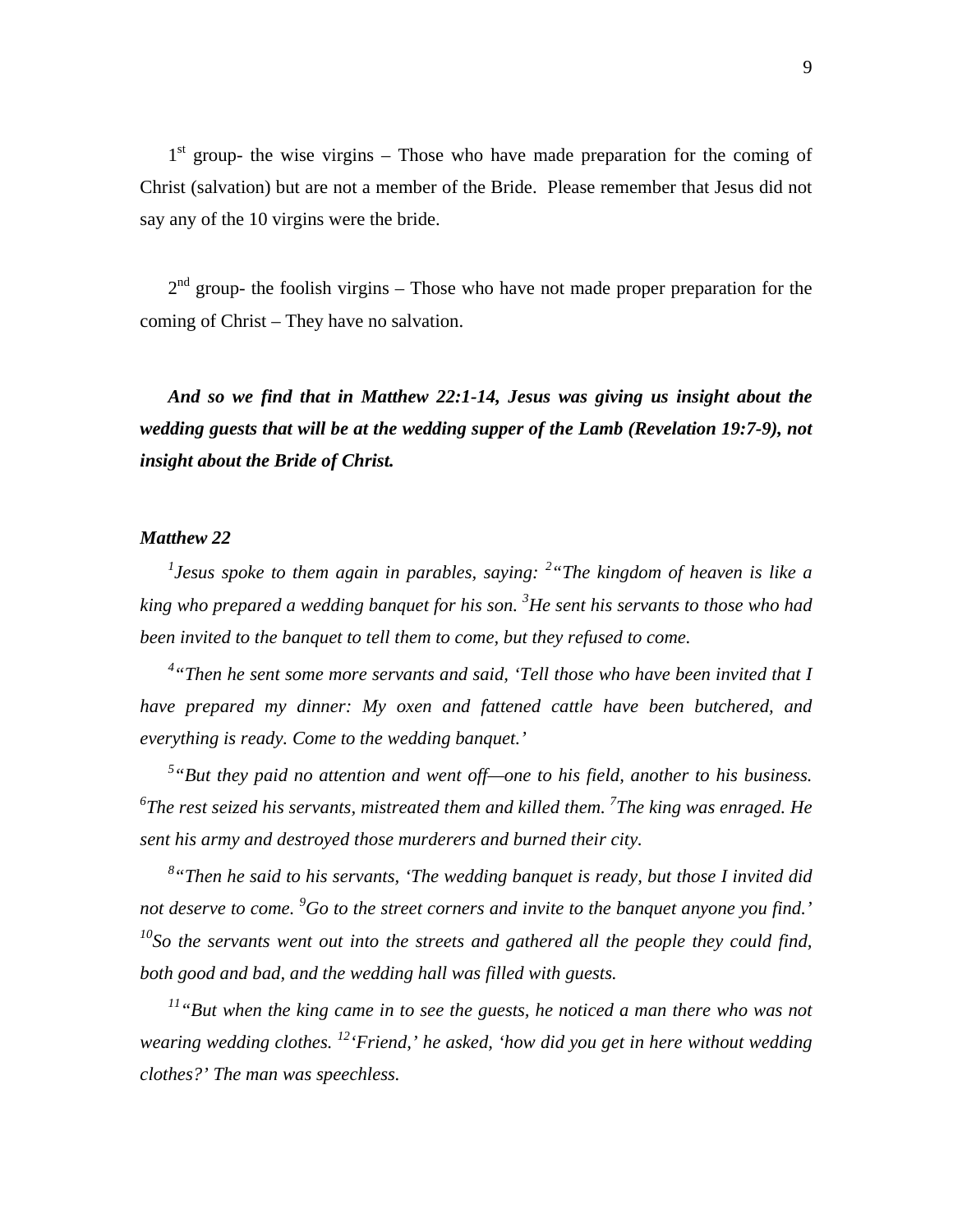*13"Then the king told the attendants, 'Tie him hand and foot, and throw him outside, into the darkness, where there will be weeping and gnashing of teeth.'* 

*14"For many are invited, but few are chosen."* 

Jesus was teaching in Matthew **25**:1-10 that the foolish virgins had trusted a false plan of salvation and did not possess the Holy Spirit. Oil is a type or picture of the Holy Spirit that we receive at the moment of salvation.

 Please remember that most of those Jesus was speaking to in Matthew **22**:1-14 were lost people (Matthew **21**:45) who thought they were going to make it to the wedding feast in the 3rd Heaven. One of the points Jesus was making in the parable (Matthew **22**:1-14), was that many who thought they were going to make it were going to end up in outer darkness where there will be weeping and gnashing of teeth. They will not have the proper wedding garment: the righteous of Christ. Revelation 7:13-14 explains the white robes that those saved during the Tribulation will wear. All of us who are saved by the blood of the Lamb will wear white robes.

#### **Matthew 25**

 $10$ "But while they were on their way to buy the oil, the bridegroom arrived. The virgins **who were ready** went in with him to the wedding banquet. And the door was shut.

<sup>11</sup>"Later the others also came. 'Sir! Sir!' they said. 'Open the door for us!'

 $12$ "But he replied, 'I tell you the truth, I don't know you.'

#### WHAT IS THE PLAN AT THE CATCHING UP?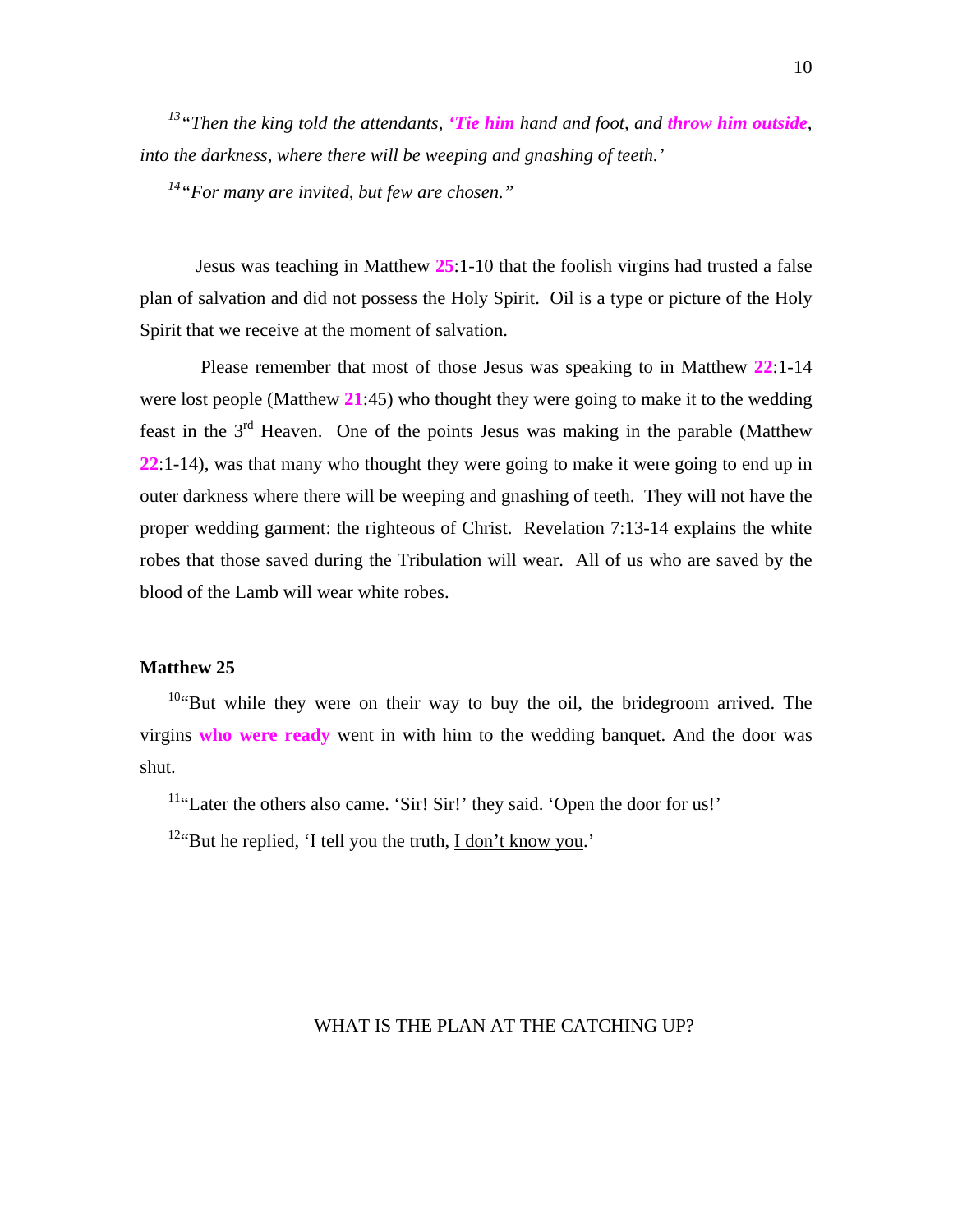One thing is sure. Not everyone who prophecies in Christ's name, cast out devils in His name or done other works in His name will go in when the door is opened.

#### *Matthew 7*

*13"Enter through the narrow gate. For wide is the gate and broad is the road that leads to destruction, and many enter through it.* <sup>14</sup>But small is the gate and narrow the *road that leads to life, and only a few find it.* 

*15"Watch out for false prophets. They come to you in sheep's clothing, but inwardly they are ferocious wolves. 16By their fruit you will recognize them. Do people pick grapes from thornbushes, or figs from thistles? 17Likewise every good tree bears good fruit, but a bad tree bears bad fruit. 18A good tree cannot bear bad fruit, and a bad tree cannot bear good fruit. 19Every tree that does not bear good fruit is cut down and thrown into the fire. 20Thus, by their fruit you will recognize them.* 

*21"Not everyone who says to me, 'Lord, Lord,' will enter the kingdom of heaven, but only he who does the will of my Father who is in heaven. 22Many will say to me on that day, 'Lord, Lord, did we not prophesy in your name, and in your name drive out demons and perform many miracles?' 23Then I will tell them plainly, 'I never knew you. Away from me, you evildoers!'* 

#### *Revelation 4*

<sup>1</sup>After this I looked, and there before me was a door standing open in heaven. And the *voice I had first heard speaking to me like a trumpet said, "Come up here, and I will show you what must take place after this." <sup>2</sup> At once I was in the Spirit, and there before me was a throne in heaven with someone sitting on it.* 

# THE BASIC QUESTION THAT YOU AND I MUST ANSWER IS, IF EVERYONE IS A MEMBER OF THE BRIDE OF CHRIST, WHO ARE THE WEDDING GUESTS IN THE PARABLES THAT JESUS CHRIST TAUGHT?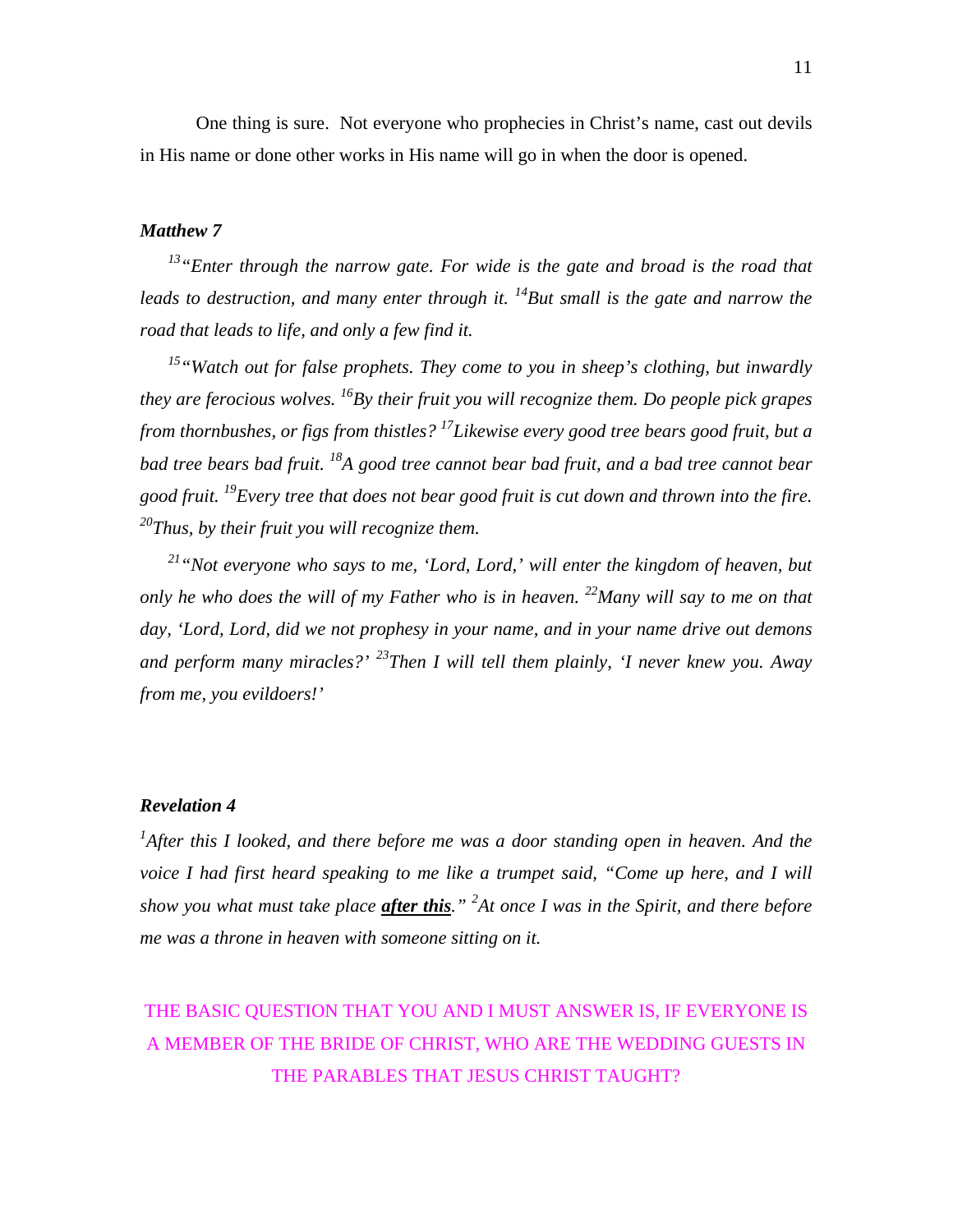## NOTE – Five people or groups are mentioned in Matthew 22:1-14

In the parable Jesus taught you had:

1- A Father- God the Father

2- A Groom- Jesus Christ

3- A Bride

4- Servants

5- Wedding Guests

#### *Matthew 22*

*1 Jesus spoke to them again in parables, saying: <sup>2</sup> "The kingdom of heaven is like a king who prepared a wedding banquet for his son. <sup>3</sup> He sent his servants to those who had been invited to the banquet to tell them to come, but they refused to come.* 

*4 "Then he sent some more servants and said, 'Tell those who have been invited that I have prepared my dinner: My oxen and fattened cattle have been butchered, and everything is ready. Come to the wedding banquet.'* 

<sup>5</sup> "But they paid no attention and went off—one to his field, another to his business. *6 The rest seized his servants, mistreated them and killed them. 7 The king was enraged. He sent his army and destroyed those murderers and burned their city.* 

*8 "Then he said to his servants, 'The wedding banquet is ready, but those I invited did not deserve to come. <sup>9</sup> Go to the street corners and invite to the banquet anyone you find.' 10So the servants went out into the streets and gathered all the people they could find, both good and bad, and the wedding hall was filled with guests.* 

*11"But when the king came in to see the guests, he noticed a man there who was not wearing wedding clothes. 12'Friend,' he asked, 'how did you get in here without wedding clothes?' The man was speechless.*